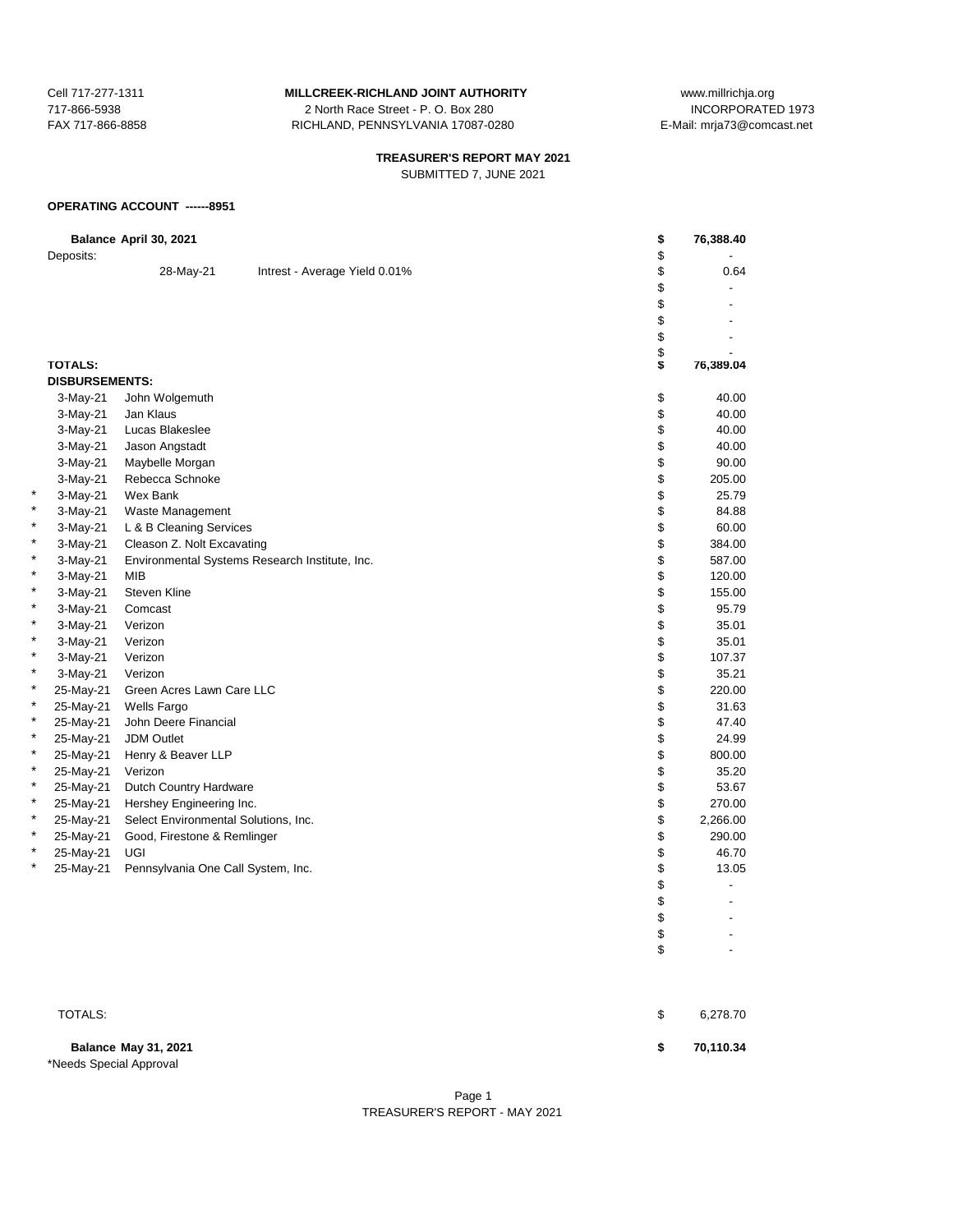### **PAYROLL ACCOUNT ------8944**

| Balance April 30, 2021      |                                           |                                                      | \$       | 11,030.26 |
|-----------------------------|-------------------------------------------|------------------------------------------------------|----------|-----------|
| Deposits:                   |                                           |                                                      | \$       |           |
|                             | 28-May-21                                 | Intrest - Average Yield 0.01%                        | \$       | 0.09      |
| <b>TOTALS:</b>              |                                           |                                                      | \$<br>\$ | 11,030.35 |
|                             |                                           |                                                      |          |           |
| Disbursements:              |                                           |                                                      |          |           |
| 3-May-21                    | Keystone Tax Payment- EIT                 |                                                      | \$       | 35.54     |
| 31-May-21                   | Jan Klaus                                 |                                                      | \$       | 286.23    |
| 31-May-21 Maybelle Morgan   |                                           |                                                      | \$       | 325.86    |
|                             |                                           |                                                      | \$       |           |
|                             |                                           |                                                      | \$       |           |
|                             |                                           |                                                      | \$       |           |
|                             |                                           |                                                      | \$       |           |
|                             |                                           |                                                      | \$       |           |
|                             |                                           |                                                      | \$       |           |
|                             |                                           |                                                      | \$       |           |
|                             |                                           |                                                      | \$       |           |
|                             |                                           |                                                      | \$       |           |
| <b>TOTALS:</b>              |                                           |                                                      | \$       | 647.63    |
| <b>Balance May 31, 2021</b> |                                           |                                                      | \$       | 10,382.72 |
| <b>REVENUE ACCOUNT</b>      |                                           |                                                      |          |           |
|                             |                                           | JONESTOWN BANK AND TRUST COMPANY (JBT) - ------ 1958 |          |           |
| Balance April 30, 2021      |                                           |                                                      | \$       | 66,754.47 |
|                             | Deposit from PLGIT                        |                                                      | \$       |           |
|                             | Deposits for MAY 2021 to JBT by Customers |                                                      | \$       | 21,989.63 |
|                             | SWEEP TO PLGIT Operating Account FROM JBT |                                                      | \$       | 83,485.68 |
|                             |                                           |                                                      | \$       |           |
|                             |                                           |                                                      | \$       |           |
|                             |                                           |                                                      | \$       |           |
|                             |                                           |                                                      | \$<br>\$ |           |
| <b>Balance May 31, 2021</b> |                                           |                                                      | \$       | 5,258.42  |
| <b>ACCOUNT PAYABLE</b>      |                                           |                                                      |          |           |
| John H Wolgemuth            |                                           |                                                      | \$       | 40.00     |
| Jason Angstadt              |                                           |                                                      | \$       | 40.00     |
| Lucas Blakeslee             |                                           |                                                      | \$       | 40.00     |
| Jan D. Klaus                |                                           |                                                      | \$       | 40.00     |
| Maybelle Morgan             |                                           |                                                      | \$       | 90.00     |
| Rebecca Schnoke             |                                           |                                                      | \$       | 205.00    |
|                             |                                           |                                                      | \$       |           |
|                             |                                           |                                                      | \$       |           |
|                             |                                           |                                                      | \$<br>\$ |           |
|                             |                                           |                                                      | \$       |           |
|                             |                                           |                                                      | \$       |           |
|                             |                                           |                                                      | \$       |           |
| <b>TOTALS:</b>              |                                           |                                                      | \$       | 455.00    |